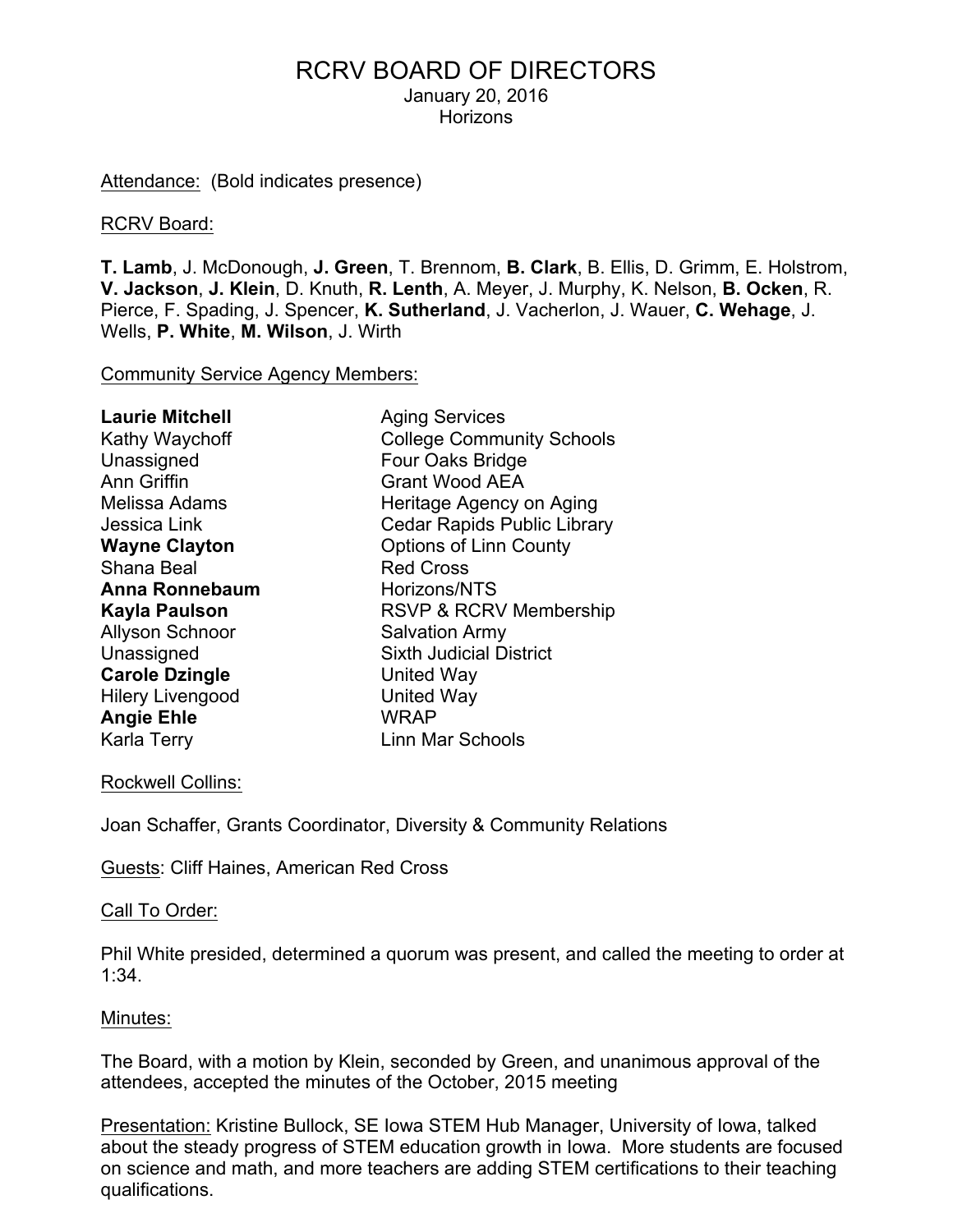# RCRV BOARD OF DIRECTORS

January 20, 2016

**Horizons** 

Old Business: Community Projects committee will continue to meet at the Kirkwood facility in Hiawatha, Boyson Road.

New Business:

The Rockwell Collins grant program has begun, with a proposed focus of encouraging more retirees to become active volunteers. A motion to accept the proposed focus was made by Wilson, seconded by Lamb, passed. Targets were set to open bidding by the end of January and close by the end of March, with decisions in April and awards in June.

#### Partner Agency Reports:

WRAP – Angie Ehle WRAP finished the year 2015 with 79 projects: 40 wooden ramp builds 16 wooden ramp removals 7 aluminum ramp installs 7 aluminum ramp removals 3 wooden ramp repairs 2 handrails / steps built 4 design only projects – this includes the warehouse rack building project

#### Cedar Rapids Public Library – Jessica Link (via email)

The library has proposed new operational hours to the Board to meet the FY17 budget reductions as a result of the levy loss. The proposed hours reduction includes closing at 8pm instead of 9pm on Monday-Thursday. Additionally Ladd Library will close on Saturday and the downtown library will close on Sunday. These changes in hours would go into effect on March 28. The library is also restructuring management and staff.

The library is hosting a series of walking groups that start in the downtown library and go through the skywalk system. Different groups are targeted for different audiences – from parents with young children to retirees, to professionals on their lunch hour. This winter the library started two new adult programs – a Read It & Eat It cookbook book club and an adult coloring night. The coloring night has grown to over 50 adult attendees and is a hit! This past Saturday, the library held its second Renaissance Faire. Over 1,800 people attended and 50+ volunteers helped pull off this incredible day of music, sword fighting, scholarly presentations, artisan demonstrations, dance, and more. A big thank you to the students of Prairie High School's Key Club and to Kathy Waychoff for their support.

## Options of Linn County – Wayne Clayton

A very active time at Options as we continue to expand our day hab program for consumers. In December we had a media day in which we shared information about the phase out of our contract work program and expansion of the day hab program.

# College Community School District: Kathy Waychoff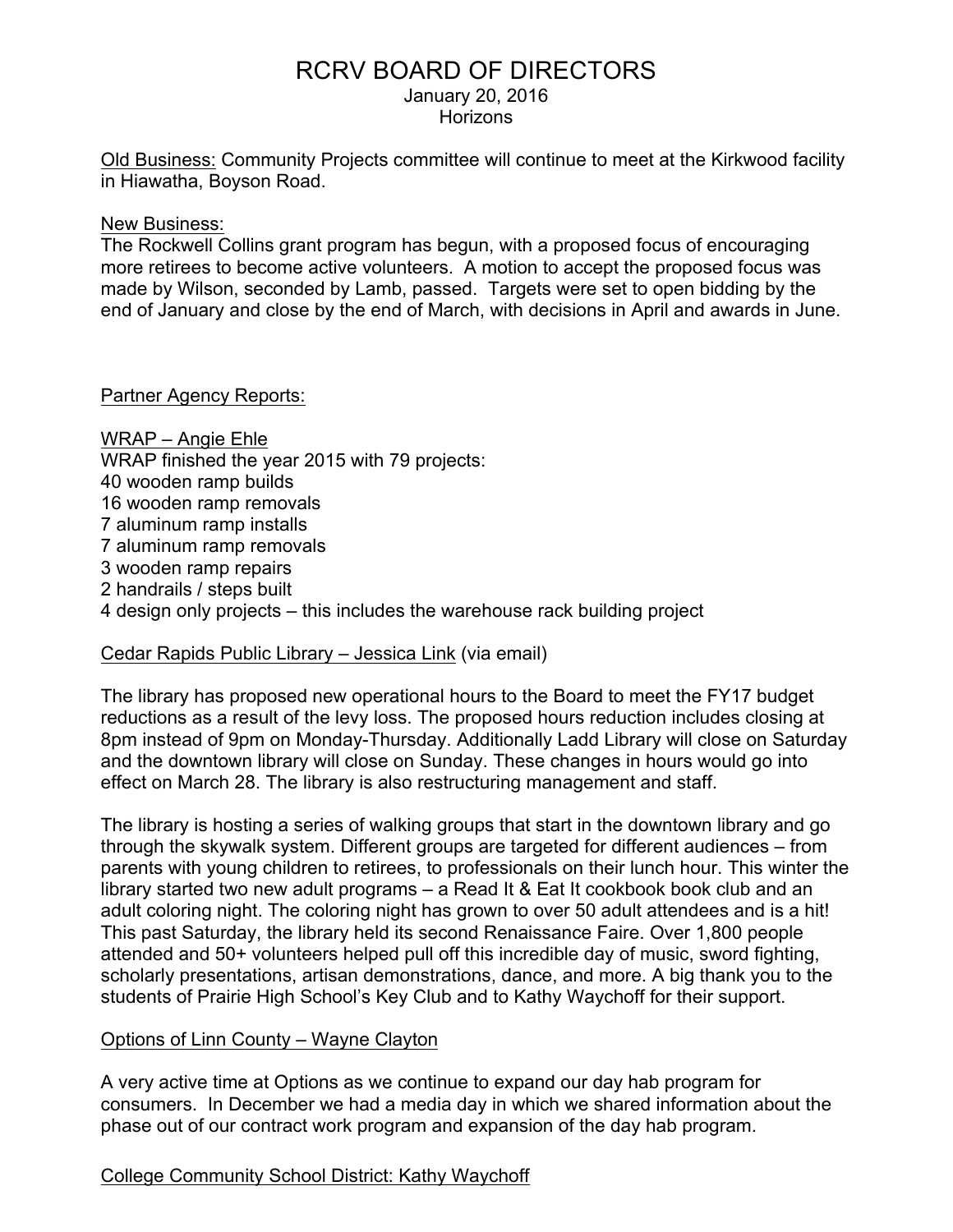## RCRV BOARD OF DIRECTORS January 20, 2016 **Horizons**

No report

#### American Red Cross – Cliff Haines:

There will be a smoke detector canvass on January 23, volunteers needed.

Shriner Hospital is actively seeking children to be helped – contact Cliff at the Red Cross if you know someone who may need this free service.

#### United Way – Carole Dzingle

The Volunteer Appreciation Breakfast will be held on January 29

Linn Area Partners in Disaster will hold a Technology of Training at River of Life Ministries

#### Horizons – Anna Ronnebaum:

The annual Lunchbox fundraiser will be held February 8-12, for which 40 drivers are needed for deliveries each day. The commitment will be from 10:30 to noon on those days.

#### United Way – Kayla Paulson

#### **United Way's 55+ Initiative**

At United Way we are starting another round of **Service Enterprise**. RCRV's Michael Pearson will be helping us deliver the training. Locally we have College Community School District, Willis Dady Emergency Shelter, and Horizons participating. We would be happy to connect with the agencies that you serve to see if they would be a good fit to go through the Service Enterprise Initiative so that they can more effectively and efficiently leverage volunteers.

**United Way and LAP-AID** is providing a basic training to help individuals gain skills and to learn how establishing **an Emergency Volunteer Center** can help your community in times of disaster. The training session takes place on **Monday, January 25 from 6:30-9:00 at River of Life Ministries**. The training prepares participants to staff an Emergency Volunteer Center which registers and places spontaneous volunteers during and after a disaster. The training includes an interactive emergency volunteer center exercise where participants experience the EVC model and practice managing spontaneous volunteers. There is no cost to attend, but pre-registration is required. Register at http://events.constantcontact.com/register/event?llr=wezalicab&oeidk=a07ebyx9jwr76aa2d90 Another Pen Pal program is about to start. Contact Kayla Paulson (KPaulson@uweci.org) if you are interested in volunteering.

United Way is looking at hosting a Technology of Participation training series to help jump start the Strategic Planning and Capacity Building Corps. If you are interested in learning more about the ToP Facilitation Methods or ToP Strategic Planning trainings please contact Kayla Paulson (KPaulson@uweci.org).

If you are interested in connecting with new or additional volunteer opportunities in the community please contact Kayla Paulson at 319.398.5372 x 837 or KPaulson@uweci.org.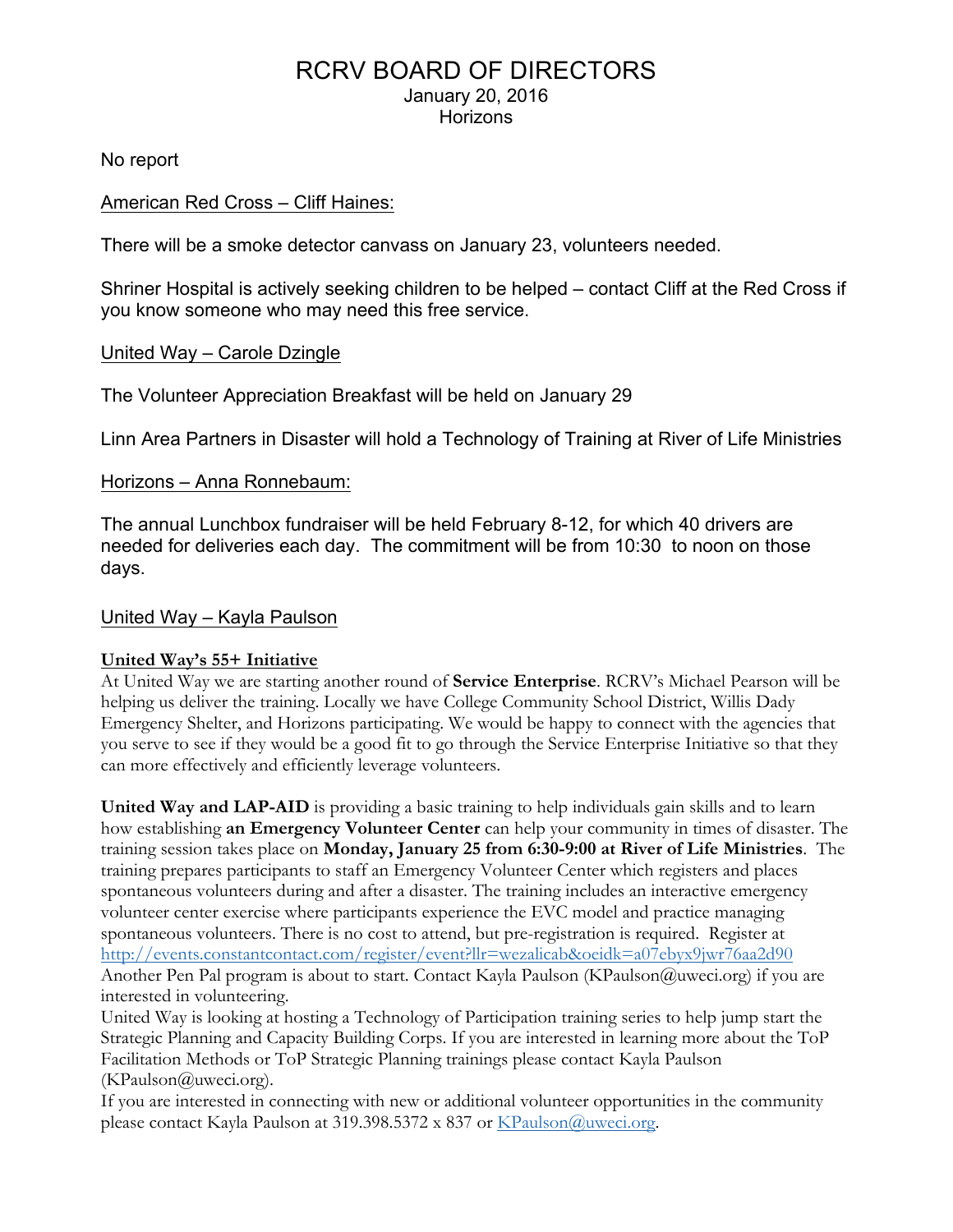# RCRV BOARD OF DIRECTORS

January 20, 2016

**Horizons** 

### Committee Reports:

John McDonough - Community Projects: Terry Lamb gave an abbreviated report for this month.

Jim Klein, Bill Ellis - Data Base (via email):

- Updated database for:
- New retiree list from Rockwell Collins
- **Obituaries**
- Change requests by phone and email
- Changes on returned newsletters
- Board Membership based on annual meeting action
- Mailing label file for the newsletter
- New retiree list for Kayla
- Duplicate mailing labels
- o Made a list of duplicate addresses in db
- 165 Husband/Wife pairs
- ! 22 Pairs it is not obvious that they are Husband/Wife may be different apartments
- o Added wife's name to husband's record
- $\circ$  I have left the wives records in the db but they do not receive the newsletter

## **RCRV Membership Recruiting/Retention Report** - Kayla Paulson

#### **Stats for December 2015**

- 201 active volunteers
- 2 new volunteers
- 0 inactivated volunteer restarted
- 0 inactive volunteers terminated/inactivated
- 58 members have reported 1554.6 hours

**2015 Totals** (2014 Total Numbers)

- 201 active volunteers (192)
- 8 new volunteers (9)
- 5 inactivated volunteer restarted (2)
- 2 inactive volunteers terminated/removed (51)
- 149 members have reported hours (171)
- 28,765.57 hours (35,593.65)